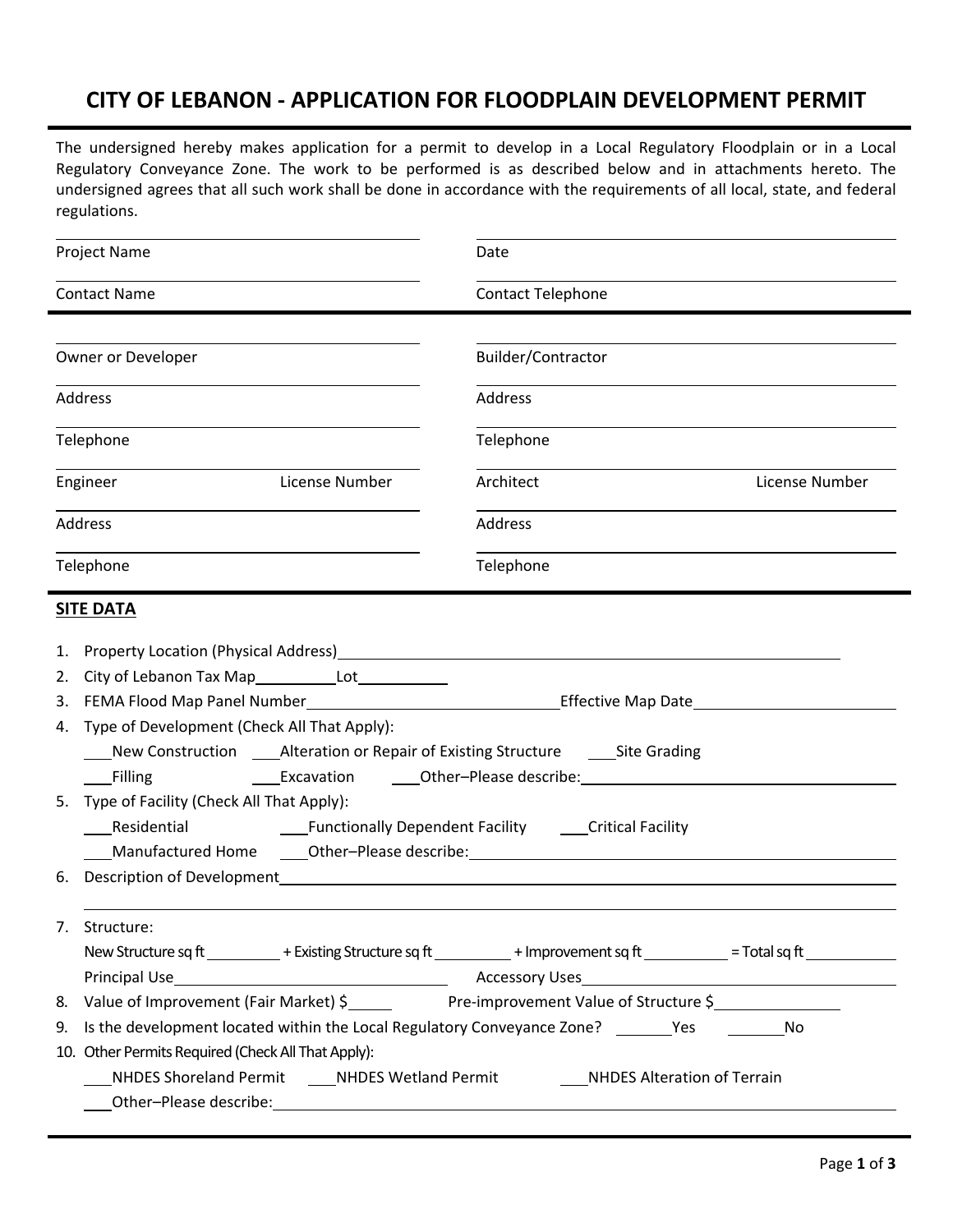### **CITY OF LEBANON ‐ APPLICATION FOR FLOODPLAIN DEVELOPMENT PERMIT**

#### **ELEVATIONS**

|                                                 | 1. Elevation of 100-Year Base Flood Elevation (BFE) at development site:                                         |      |  |
|-------------------------------------------------|------------------------------------------------------------------------------------------------------------------|------|--|
|                                                 | 2. Elevation of lowest floor of structure (minimum one foot above BFE):                                          |      |  |
|                                                 | 3. Elevation of all attendant utilities, including all heating and electrical equipment, servicing the structure |      |  |
| for floodproofing (minimum one foot above BFE): |                                                                                                                  | feet |  |
|                                                 | 4. Type of flood protection method? Flood Proofing Elevating the development                                     |      |  |
|                                                 | 5. Elevation Datum used for determination of BFE:<br>NGVD 1929<br>NAVD 1988                                      |      |  |
|                                                 | 6. Has Compensatory Floodplain Storage been provided for all fill areas?<br>Yes<br>Nο                            |      |  |

I certify that the information on this form is true and correct. I understand that false or inaccurate information submitted to the City of Lebanon on which a permit for proceeding with construction work is issued by the City of Lebanon may be the basis for revocation of the permit or assessment of a civil fine or other penalties. I also understand that construction plans submitted to and approved by the City of Lebanon in the form of a permit issued must be followed and adhered to and any deviance there from not approved by the City of Lebanon may also be the basis for a notice of violation, notice of citation and revocation of the of the permit or assessment of a penalty by the City of Lebanon.

<u> 1980 - Johann Barn, mars et al. (b. 1980)</u>

| Signature of Owner or Developer                                                                                                                                                                                                | Date                               |  |
|--------------------------------------------------------------------------------------------------------------------------------------------------------------------------------------------------------------------------------|------------------------------------|--|
| Printed Name of Owner or Developer                                                                                                                                                                                             |                                    |  |
| <b>OFFICIAL USE ONLY</b>                                                                                                                                                                                                       |                                    |  |
| PERMIT APPLICATION IS HEREBY:                                                                                                                                                                                                  |                                    |  |
| APPROVED DENIED                                                                                                                                                                                                                |                                    |  |
| Comments: commercial contracts and contracts of the contract of the contract of the contract of the contract of the contract of the contract of the contract of the contract of the contract of the contract of the contract o |                                    |  |
|                                                                                                                                                                                                                                |                                    |  |
|                                                                                                                                                                                                                                |                                    |  |
| Signature of Authorizing City Official                                                                                                                                                                                         | Date                               |  |
| Printed Name of Authorizing City Official                                                                                                                                                                                      | Title of Authorizing City Official |  |